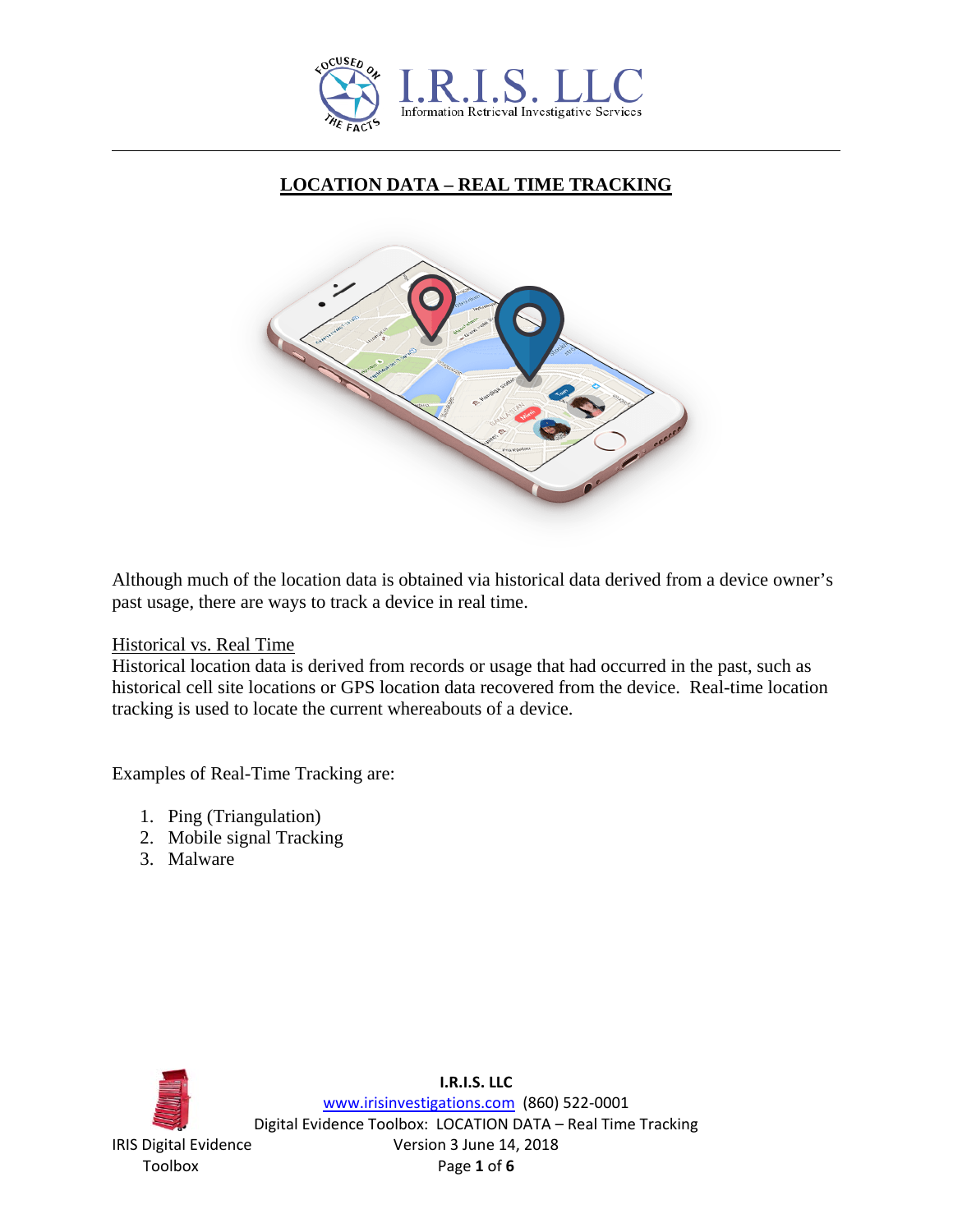

## **CELL PING – TRIANGULATION**



The Federal Communications Commission has mandated that the E911 System must automatically identify to emergency dispatchers the location of the device to be accurate to within 100 meters. Using this system an operator can "ping" a device and calculate where a particular subscriber's phone is located whenever the phone is powered on and registered with the network. The ability to do this results from the way the mobile network is built, and is commonly called triangulation. A cell phones signal will often be received simultaneously by more than one cell site when operating in areas with a high concentration of cell sites and overlaps in coverage. When this occurs, a mathematical process called triangulation may determine the phone's location if either: (1) three points receiving the signal are known; or (2) two points receiving the signal are known, along with the direction in which the cell site received the signal.

### Accuracy

One way the operator can do this is to observe the signal strength that different towers observe from a particular subscriber's mobile phone, and then calculate where that phone must be located in order to account for these observations. The accuracy with which the operator can figure out a subscriber's location varies depending on many factors, including the technology the operator uses and how many cell sites they have in an area. Very often, it is accurate to about the level of a city block, but in some systems it can be more accurate.

A ping will work as long as the device is on and transmitting signals to an operator's network.

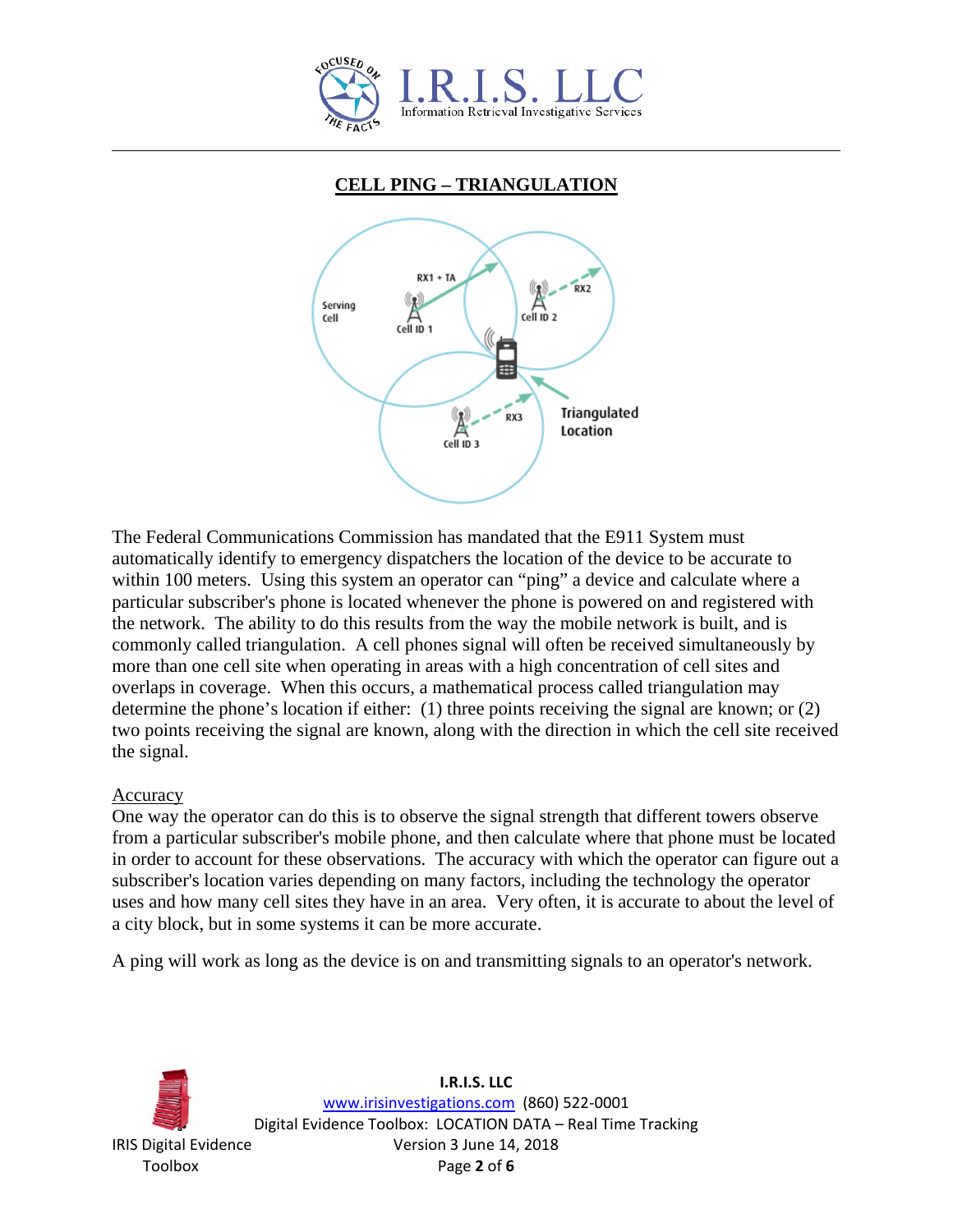

# **MOBILE SIGNAL TRACKING**



Federal and state law enforcement entities across the country are using a powerful cell phone surveillance tool commonly referred to as a "StingRay." These devices are capable of locating a cell phone with extraordinary precision, but to do so they operate in dragnet fashion, scooping up information from a target device, as well as other wireless devices in the vicinity. In addition, these devices can be configured to capture the content of voice and data communications.

StingRay technology is sold by the Harris Corporation. Other Harris cell site simulator models include the TriggerFish, KingFish, and Hailstorm. The more generic term for the technology is IMSI catcher, in reference to the "international mobile subscriber identity" a unique identifier of a wireless device.

The equipment consists of an antenna, an electronic device that processes the signals transmitted on cell phone frequencies, and a laptop computer that analyzes the signals and allows the agent to configure the collection of information. It can be carried by hand or mounted on vehicles or even drones. If the government knows a suspect's location, it can use the device to determine the unique numeric identifier associated with that cell phone

*The IMSI catcher needs to be taken to a particular location in order to find or monitor devices at that location.*



**I.R.I.S. LLC** [www.irisinvestigations.com](http://www.irisinvestigations.com/) (860) 522-0001 Digital Evidence Toolbox: LOCATION DATA – Real Time Tracking IRIS Digital Evidence Version 3 June 14, 2018 Toolbox Page **3** of **6**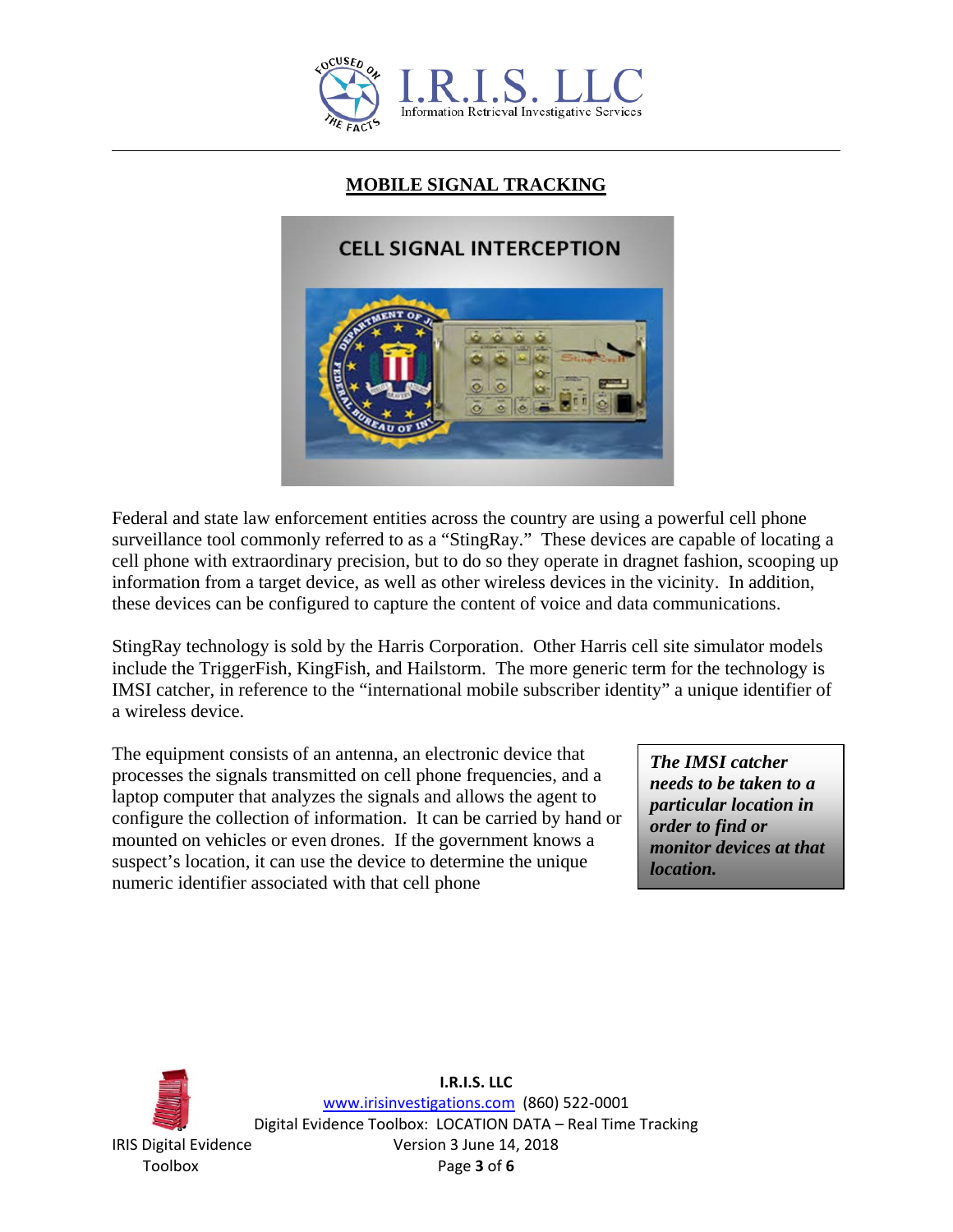

# **Secretively tracking cellphones**

Law enforcement agencies are using high-tech information-gathering devices to track cellphones.<br>The government considers information about these devices to be sensitive, and not much is known publicly about how the devices are used. Though generally called stingrays, model names for these devices include KingFish, Triggerfish and Hailstorm. Here is basically how they work:



Source: Washington Post, Wall Street Journal, USA Today

#### Constitutional Concerns

**First**, use of an IMSI catcher triggers Fourth Amendment scrutiny because it constitutes both a search and a seizure within the meaning of the Fourth Amendment.

**Second**, there is a strong argument that IMSI catchers can never be used consistent with the Fourth Amendment because they engage in the electronic equivalent of a "general search."

**Third**, law enforcement must at least obtain a warrant; a statutory order does not suffice.

**Fourth**, even if law enforcement obtained a warrant, it is likely invalid because the data obtained through stingrays may not be disclosed to the defense, because the federal government contends that stingrays are a secret national security technology, and (2) that the orders authorizing the use of stingrays may be sealed, in some cases effectively permanently.

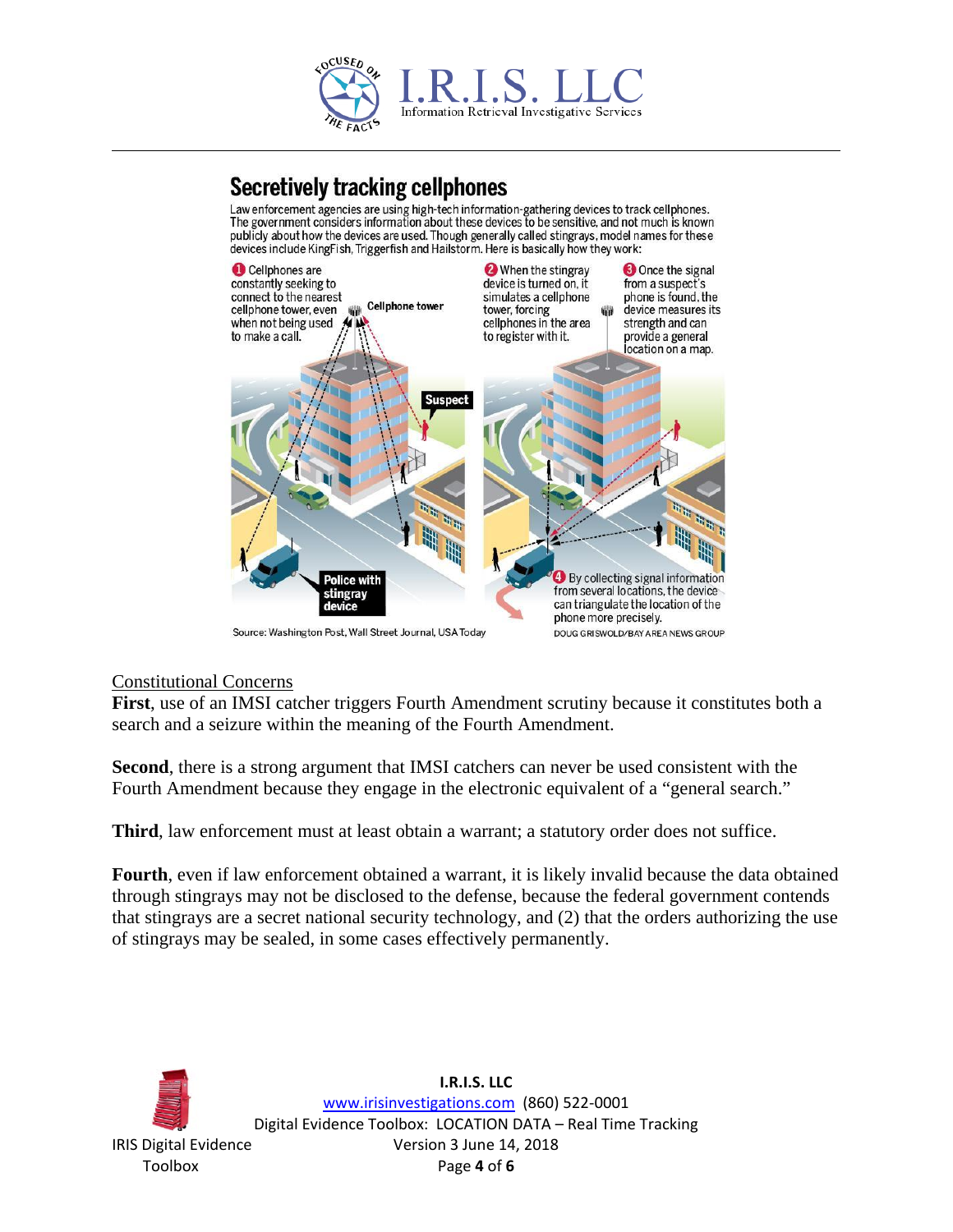

## **MALWARE**



Phones can get viruses and other kinds of malware (malicious software), either because the user was tricked into installing malicious software, or because someone was able to hack into the device using a security flaw in the existing device software. As with other kinds of computing device, the malicious software can then spy on the device's user.

For example, malicious software on a mobile phone could read private data on the device (like stored text messages or photos). It could also activate the device's sensors (such as microphone, camera, GPS) to find where the phone is or to monitor the environment, even turning the phone into a bug.

A further concern is that malicious software could theoretically make a phone pretend to power off, while secretly remaining turned on (and showing a black screen, so that the user wrongly believes that the phone is turned off). This concern has led to some people physically removing the batteries from their devices when having very sensitive conversations.

*Malware can read private data and activate the device's sensors***.**

Precautions based on powering off phones could be noticed by a mobile operator; for example, if ten people all travel to the same building and then all switch off their phones at the same time, the mobile operator, or somebody examining its records, might conclude that those people were all at the same meeting and that the participants regarded it as sensitive. This would be harder to detect if the participants had instead left their phones at home or at the office.



**I.R.I.S. LLC** [www.irisinvestigations.com](http://www.irisinvestigations.com/) (860) 522-0001 Digital Evidence Toolbox: LOCATION DATA – Real Time Tracking